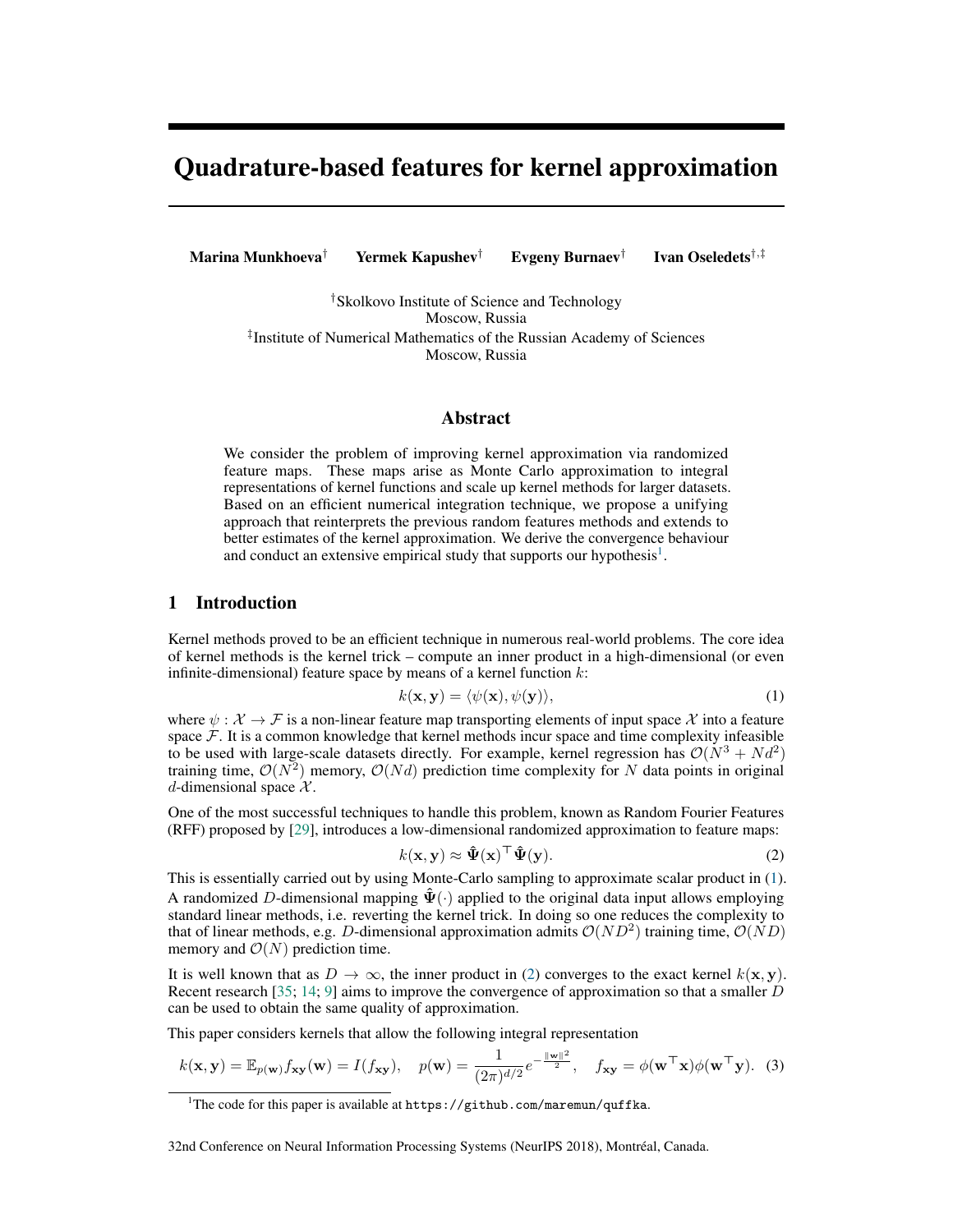For example, the popular Gaussian kernel admits such representation with  $f_{\mathbf{xy}}(\mathbf{w}) = \phi(\mathbf{w}^{\top}\mathbf{x})^{\top} \phi(\mathbf{w}^{\top}\mathbf{y}), \text{ where } \phi(\cdot) = [\cos(\cdot) \quad \sin(\cdot)]^{\top}.$ 

The class of kernels admitting the form in (3) covers shift-invariant kernels (e.g. radial basis function (RBF) kernels) and Pointwise Nonlinear Gaussian (PNG) kernels. They are widely used in practice and have interesting connections with neural networks [8; 34].

The main challenge for the construction of low-dimensional feature maps is the approximation of the expectation in  $(3)$  which is d-dimensional integral with Gaussian weight. Unlike other research studies we refrain from using simple Monte Carlo estimate of the integral, instead, we propose to use specific quadrature rules. We now list our contributions:

- We propose to use spherical-radial quadrature rules to improve kernel approximation accuracy. We show that these quadrature rules generalize the RFF-based techniques. We also provide an analytical estimate of the error for the used quadrature rules that implies better approximation quality.
- We use structured orthogonal matrices (so-called *butterfly matrices*) when designing quadrature rule that allow fast matrix by vector multiplications. As a result, we speed up the approximation of the kernel function and reduce memory requirements.
- We carry out an extensive empirical study comparing our methods with the state-of-the-art ones on a set of different kernels in terms of both kernel approximation error and downstream tasks performance. The study supports our hypothesis on the exceeding accuracy of the method.

# 2 Quadrature Rules and Random Features

We start with rewriting the expectation in Equation (3) as integral of  $f_{xy}$  with respect to  $p(w)$ :

$$
I(f_{\mathbf{xy}}) = (2\pi)^{-\frac{d}{2}} \int_{-\infty}^{\infty} \cdots \int_{-\infty}^{\infty} e^{-\frac{\mathbf{w}^\top \mathbf{w}}{2}} f_{\mathbf{xy}}(\mathbf{w}) d\mathbf{w}.
$$

Integration can be performed by means of quadrature rules. The rules usually take a form of interpolating function that is easy to integrate. Given such a rule, one may sample points from the domain of integration and calculate the value of the rule at these points. Then, the sample average of the rule values would yield the approximation of the integral.

The connection between integral approximation and mapping  $\psi$  is straightforward. In what follows we show a brief derivation of the quadrature rules that allow for an explicit mapping of the form:  $\psi(\mathbf{x}) = \begin{bmatrix} a_0\phi(0) & a_1\phi(\mathbf{w}_1^T\mathbf{x}) & \dots & a_D\phi(\mathbf{w}_D^T\mathbf{x}) \end{bmatrix}$ , where the choice of the weights  $a_i$  and the points  $w_i$  is dictated by the quadrature.

We use the average of sampled quadrature rules developed by [18] to yield unbiased estimates of  $I(f_{xy})$ . A change of coordinates is the first step to facilitate stochastic spherical-radial rules. Now, let  $\mathbf{w} = r\mathbf{z}$ , with  $\mathbf{z}^\top \mathbf{z} = 1$ , so that  $\mathbf{w}^\top \mathbf{w} = r^2$  for  $r \in [0, \infty]$ , leaving us with (to ease the notation we substitute  $f_{xy}$  with  $f$ )

$$
I(f) = (2\pi)^{-\frac{d}{2}} \int_{U_d} \int_0^{\infty} e^{-\frac{r^2}{2}} r^{d-1} f(r\mathbf{z}) dr d\mathbf{z} = \frac{(2\pi)^{-\frac{d}{2}}}{2} \int_{U_d} \int_{-\infty}^{\infty} e^{-\frac{r^2}{2}} |r|^{d-1} f(r\mathbf{z}) dr d\mathbf{z}, \tag{4}
$$

 $I(f)$  is now a double integral over the unit d-sphere  $U_d = {\mathbf{z} : \mathbf{z}^\top \mathbf{z} = 1, \mathbf{z} \in \mathbb{R}^d}$  and over the radius. To account for both integration regions we apply a combination of spherical  $(S)$  and radial  $(R)$  rules known as spherical-radial  $(SR)$  rules. To provide an intuition how the rules work, here we briefly state and discuss their form<sup>2</sup>.

**Stochastic radial rules** of degree  $2l + 1$   $R(h) = \sum^{l}$  $\sum_{i=0}^{8} \hat{w}_i \frac{h(\rho_i) + h(-\rho_i)}{2}$  have the form of the weighted symmetric sums and approximate the infinite range integral  $T(h) = \int_{-\infty}^{\infty} e^{-\frac{r^2}{2}} |r|^{d-1} h(r) dr$ . Note

<sup>&</sup>lt;sup>2</sup>Please see [18] for detailed derivation of the stochastic radial (section 2), spherical (section 3) and spherical radial rules (section 4)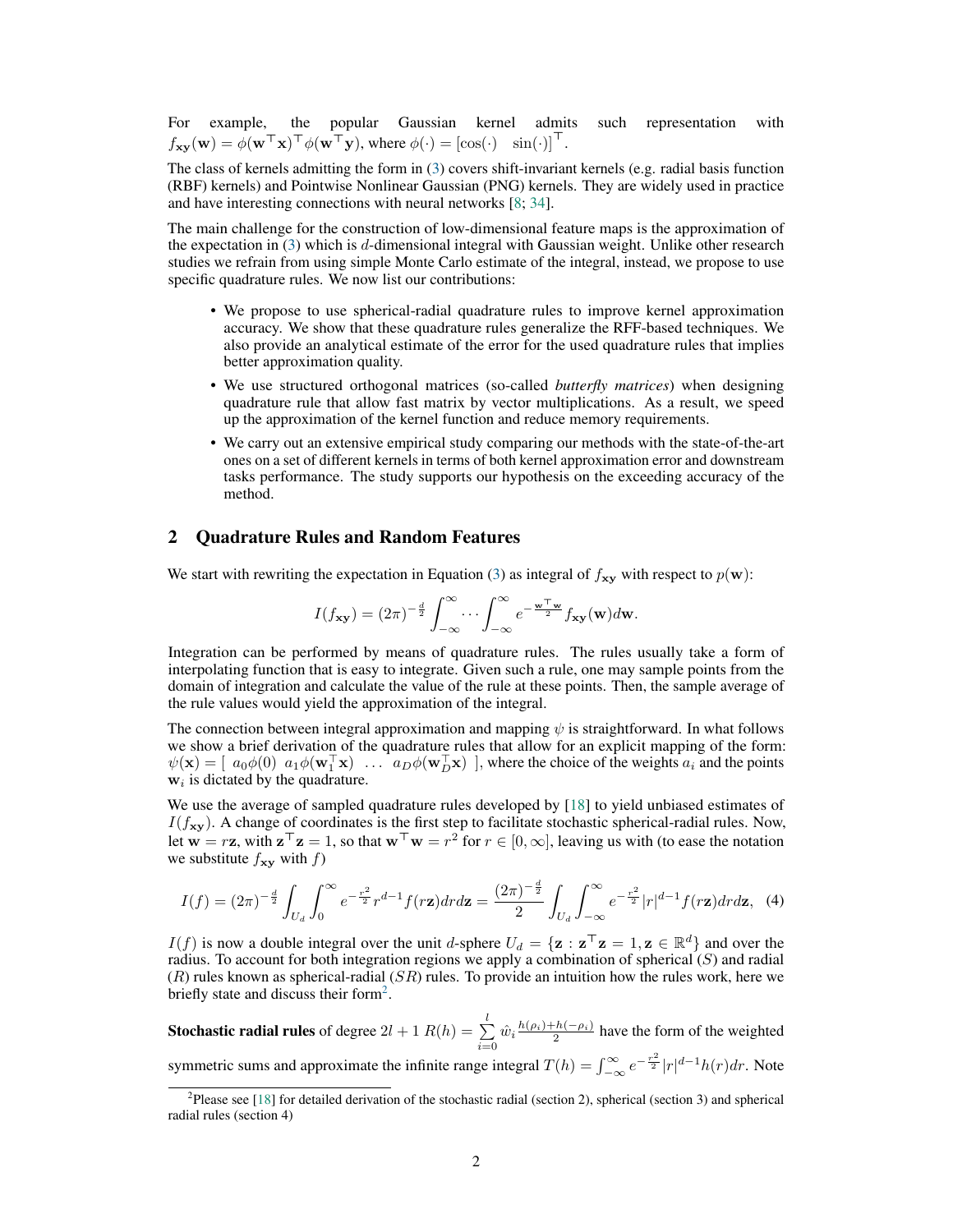that when h is set to the function f of interest,  $T(f)$  corresponds to the inner integral in (4). To get an unbiased estimate for  $T(h)$ , points  $\rho_i$  are sampled from specific distributions. The weights  $\hat{w}_i$  are derived so that the rule is exact for polynomials of degree  $2l + 1$  and give unbiased estimate for other functions.

**Stochastic spherical rules**  $S_{\mathbf{Q}}(s) = \sum_{j=1}^{p} \widetilde{w}_{j} s(\mathbf{Qz}_{j}),$  where **Q** is a random orthogonal matrix,

approximate an integral of a function  $s(z)$  over the surface of unit d-sphere  $U<sub>d</sub>$ , where  $z<sub>j</sub>$  are points on  $U_d$ , i.e.  $\mathbf{z}_j^{\top} \mathbf{z}_j = 1$ . Remember that the outer integral in (4) has  $U_d$  as its integration region. The weights  $\widetilde{w}_j$  are stochastic with distribution such that the rule is exact for polynomials of degree p and gives unbiased estimate for other functions.

**Stochastic spherical-radial rules** SR of degree  $(2l + 1, p)$  are given by the following expression

$$
SR_{\mathbf{Q},\rho}^{(2l+2,p)}=\sum_{j=1}^p\widetilde{w}_j\sum_{i=1}^l\hat{w}_i\frac{f(\rho\mathbf{Q}\mathbf{z}_i)+f(-\rho\mathbf{Q}\mathbf{z}_i)}{2},
$$

where the distributions of weights are such that if degrees of radial rules and spherical rules coincide, i.e.  $2l + 1 = p$ , then the rule is exact for polynomials of degree  $2l + 1$  and gives unbiased estimate of the integral for other functions.

#### 2.1 Spherical-radial rules of degree  $(1, 1)$  is RFF

If we take radial rule of degree 1 and spherical rule of degree 1, we obtain the following rule  $SR_{\mathbf{Q},\rho}^{(1,1)} = \frac{f(\rho \mathbf{Qz}) + f(-\rho \mathbf{Qz})}{2}$ , where  $\rho \sim \chi(d)$ . It is easy to see that  $\rho \mathbf{Qz} \sim \mathcal{N}(0,\mathbf{I})$ , and for shift invariant kernel  $f(\mathbf{w}) = f(-\mathbf{w})$ , thus, the rule reduces to  $SR_{\mathbf{Q},\rho}^{(1,1)} = f(\mathbf{w})$ , where  $\mathbf{w} \sim \mathcal{N}(0,\mathbf{I})$ .

Now, RFF [29] makes approximation of the RBF kernel in exactly the same way: it generates random vector from Gaussian distribution and calculates the corresponding feature map.

Proposition 2.1. *Random Fourier Features for RBF kernel are SR rules of degree* (1, 1)*.*

#### 2.2 Spherical-radial rules of degree  $(1, 3)$  is ORF

Now, let's take radial rule of degree 1 and spherical rule of degree 3. In this case we get the following spherical-radial rule  $SR_{\mathbf{Q},\rho}^{1,3} = \sum_{i=1}^{d} \frac{f(\rho \mathbf{Q} \mathbf{e}_i) + f(-\rho \mathbf{Q} \mathbf{e}_i)}{2}$  $\frac{\partial^2 J(-\rho \mathbf{Q} \mathbf{e}_i)}{2}$ , where  $\rho \sim \chi(d)$ ,  $e_i = (0, \ldots, 0, 1, 0, \ldots, 0)^{\top}$  is an *i*-th column of the identity matrix.

Let us compare  $SR^{1,3}$  rules with Orthogonal Random Features [14] for the RBF kernel. In the ORF approach, the weight matrix  $W = SQ$  is generated, where S is a diagonal matrix with the entries drawn independently from  $\chi(d)$  distribution and Q is a random orthogonal matrix. The approximation of the kernel is then given by  $k_{ORF}(\mathbf{x}, \mathbf{y}) = \sum_{i=1}^{d} f(\mathbf{w}_i)$ , where  $\mathbf{w}_i$  is the *i*-th row of the matrix W. As the rows of Q are orthonormal, they can be represented as  $\mathbf{Q}\mathbf{e}_i$ .

Proposition 2.2. *Orthogonal Random Features for RBF kernel are SR rules of degree* (1, 3)*.*

## 2.3 Spherical-radial rules of degree (3, 3)

We go further and take both spherical and radial rules of degree 3, where we use original and reflected vertices  $v_j$  of randomly rotated unit vertex regular d-simplex V as the points on the unit sphere

$$
SR_{\mathbf{Q},\rho}^{3,3}(f) = \left(1 - \frac{d}{\rho^2}\right) f(\mathbf{0}) + \frac{d}{d+1} \sum_{j=1}^{d+1} \left[\frac{f(-\rho \mathbf{Q} \mathbf{v}_j) + f(\rho \mathbf{Q} \mathbf{v}_j)}{2\rho^2}\right],
$$
 (5)

where  $\rho \sim \chi(d+2)$ . We apply (5) to the approximation of (4) by averaging the samples of  $SR_{\mathbf{Q},\rho}^{3,3}$ :

$$
I(f) = \mathbb{E}_{\mathbf{Q},\rho}[SR_{\mathbf{Q},\rho}^{3,3}(f)] \approx \hat{I}(f) = \frac{1}{n} \sum_{i=1}^{n} SR_{\mathbf{Q}_i,\rho_i}^{3,3}(f),
$$
\n(6)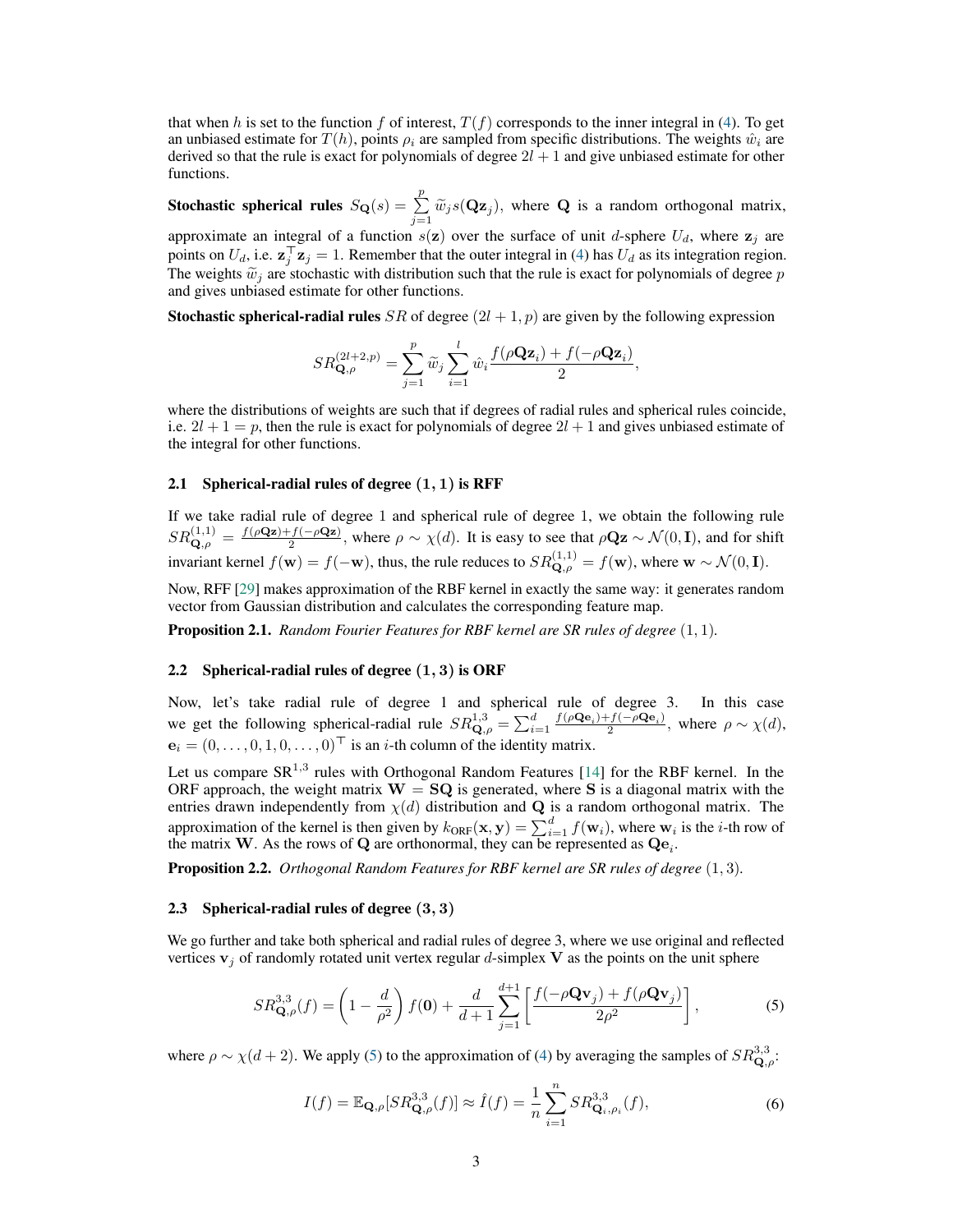where n is the number of sampled  $SR$  rules. Speaking in terms of the approximate feature maps, the new feature dimension D in case of the quadrature based approximation equals  $2n(d+1) + 1$  as we sample *n* rules and evaluate each of them at  $2(d+1)$  random points and 1 zero point.

In this work we propose to modify the quadrature rule by generating  $\rho_j \sim \chi(d+2)$  for each  $\mathbf{v}_j$ , i.e.  $SR_{\mathbf{Q},\rho}^{3,3}(f) = \left(1 - \sum_{j=1}^{d+1} \frac{d}{(d+1)\rho_j^2}\right)$  $\int f(\mathbf{0}) + \frac{d}{d+1}$  $\sum_{ }^{d+1}$  $j=1$  $\int \frac{f(-\rho_j \mathbf{Q} \mathbf{v}_j) + f(\rho_j \mathbf{Q} \mathbf{v}_j)}{g(\rho_j \mathbf{Q} \mathbf{v}_j)}$  $2\rho_j^2$ I. It doesn't affect

the quality of approximation while simplifies an analysis of the quadrature-based random features.

**Explicit mapping** We finally arrive at the map  $\psi(\mathbf{x}) = \begin{bmatrix} a_0\phi(0) & a_1\phi(\mathbf{w}_1^{\top}\mathbf{x}) & \dots & a_D\phi(\mathbf{w}_D^{\top}\mathbf{x}) \end{bmatrix}$ where  $a_0 =$ s  $1-\sum_{i=1}^{j=1}$  $d+1$  $\frac{d}{\rho^2}$  <sup>3</sup>,  $a_j = \frac{1}{\rho_j} \sqrt{\frac{d}{2(d+1)}}$ , **w**<sub>j</sub> is the j-th row in the matrix  $\mathbf{W} = \boldsymbol{\rho} \otimes \left[ \begin{smallmatrix} (\mathbf{Q}\mathbf{V})^{\top} \ -\ (\mathbf{Q}\mathbf{V})^{\top} \end{smallmatrix} \right]$  $\left[\begin{array}{c} (\mathbf{Q}\mathbf{V})^{\top} \\ -(\mathbf{Q}\mathbf{V})^{\top} \end{array}\right], \ \mathbf{\rho} = [\rho_1 \dots \rho_D]^{\top}.$  To get D features one simply stacks  $n = \frac{D}{2(d+1)+1}$ such matrices  $\mathbf{W}^k = \boldsymbol{\rho}^k \begin{bmatrix} (\mathbf{Q}^k \mathbf{V})^{\top} \\ (\mathbf{Q}^k \mathbf{V})^{\top} \end{bmatrix}$  $\left[\mathbf{Q}^k \mathbf{V}\right]^\top = \left(\mathbf{Q}^k \mathbf{V}\right)^\top$  so that  $\mathbf{W} \in \mathbb{R}^{D \times d}$ , where only  $\mathbf{Q}^k \in \mathbb{R}^{d \times d}$  and  $\rho^k$  are generated randomly  $(k = 1, ..., n)$ . For Gaussian kernel,  $\phi(\cdot) = [\cos(\cdot) \sin(\cdot)]^{\top}$ . For the 0-order arc-cosine kernel,  $\phi(\cdot) = \Theta(\cdot)$ , where  $\Theta(\cdot)$  is the Heaviside function. For the 1-order arc-cosine kernel,  $\phi(\cdot) = \max(0, \cdot).$ 

## 2.4 Generating uniformly random orthogonal matrices

The SR rules require a random orthogonal matrix Q. If Q follows Haar distribution, the averaged samples of  $SR_{\mathbf{Q},\rho}^{3,3}$  rules provide an unbiased estimate for (4). Essentially, Haar distribution means that all orthogonal matrices in the group are equiprobable, i.e. uniformly random. Methods for sampling such matrices vary in their complexity of generation and multiplication.

We test two algorithms for obtaining Q. The first uses a QR decomposition of a random matrix to obtain a product of a sequence of reflectors/rotators  $\mathbf{Q} = \mathbf{H}_1 \dots \mathbf{H}_{n-1} \mathbf{D}$ , where  $\mathbf{H}_i$  is a random Householder/Givens matrix and a diagonal matrix **D** has entries such that  $\mathbb{P}(d_{ii} = \pm 1) = \frac{1}{2}$ . It implicates no fast matrix multiplication. We test both methods for random orthogonal matrix generation and, since their performance coincides, we leave this one out for cleaner figures in the Experiments section.

The other choice for Q are so-called butterfly matrices [17]. For  $d = 4$ 

$$
\mathbf{B}^{(4)} = \begin{bmatrix} c_1 & -s_1 & 0 & 0 \\ s_1 & c_1 & 0 & 0 \\ 0 & 0 & c_3 & -s_3 \\ 0 & 0 & s_3 & c_3 \end{bmatrix} \begin{bmatrix} c_2 & 0 & -s_2 & 0 \\ 0 & c_2 & 0 & -s_2 \\ s_2 & 0 & c_2 & 0 \\ 0 & s_2 & 0 & c_2 \end{bmatrix} = \begin{bmatrix} c_1c_2 & -s_1c_2 & -c_1s_2 & s_1s_2 \\ s_1c_2 & c_1c_2 & -s_1s_2 & -c_1s_2 \\ c_3s_2 & -s_3s_2 & c_3c_2 & -s_3c_2 \\ s_3s_2 & c_3s_2 & s_3c_2 & c_3c_2 \end{bmatrix},
$$

where  $s_i$ ,  $c_i$  is sine and cosine of some angle  $\theta_i$ ,  $i = 1, ..., d - 1$ . For definition and discussion please see Supplementary Materials. The factors of  $\mathbf{B}^{(d)}$  are structured and allow fast matrix multiplication. The method using butterfly matrices is denoted by B in the Experiments section.

# 3 Error bounds

**Proposition 3.1.** Let l be a diameter of the compact set X and  $p(\mathbf{w}) = \mathcal{N}(0, \sigma_p^2 \mathbf{I})$  be the probability *density corresponding to the kernel. Let us suppose that*  $|\phi(\mathbf{w}^T\mathbf{x})| \leq \kappa$ ,  $|\phi'(\mathbf{w}^T\mathbf{x})| \leq \mu$  for all  $\mathbf{w} \in \Omega, \mathbf{x} \in \mathcal{X}$  and  $\left|\frac{1-f_\mathbf{xy}(\rho\mathbf{z})}{\rho^2}\right| \leq M$  for all  $\rho \in [0,\infty)$ , where  $\mathbf{z}^\top\mathbf{z} = 1$ . Then for Quadrature-based *Features approximation*  $\hat{k}(\mathbf{x}, \mathbf{y})$  *of the kernel function*  $k(\mathbf{x}, \mathbf{y})$  *and any*  $\varepsilon > 0$  *it holds* 

$$
\mathbb{P}\left(\sup_{\mathbf{x},\mathbf{y}\in\mathcal{X}}|\hat{k}(\mathbf{x},\mathbf{y})-k(\mathbf{x},\mathbf{y})|\geq \varepsilon\right)\leq \beta_d\left(\frac{\sigma_p l\kappa\mu}{\varepsilon}\right)^{\frac{2d}{d+1}}\exp\left(-\frac{D\varepsilon^2}{8M^2(d+1)}\right),
$$

<sup>&</sup>lt;sup>3</sup>To get  $a_0^2 \ge 0$ , you need to sample  $\rho_j$  two times on average (see Supplementary Materials for details).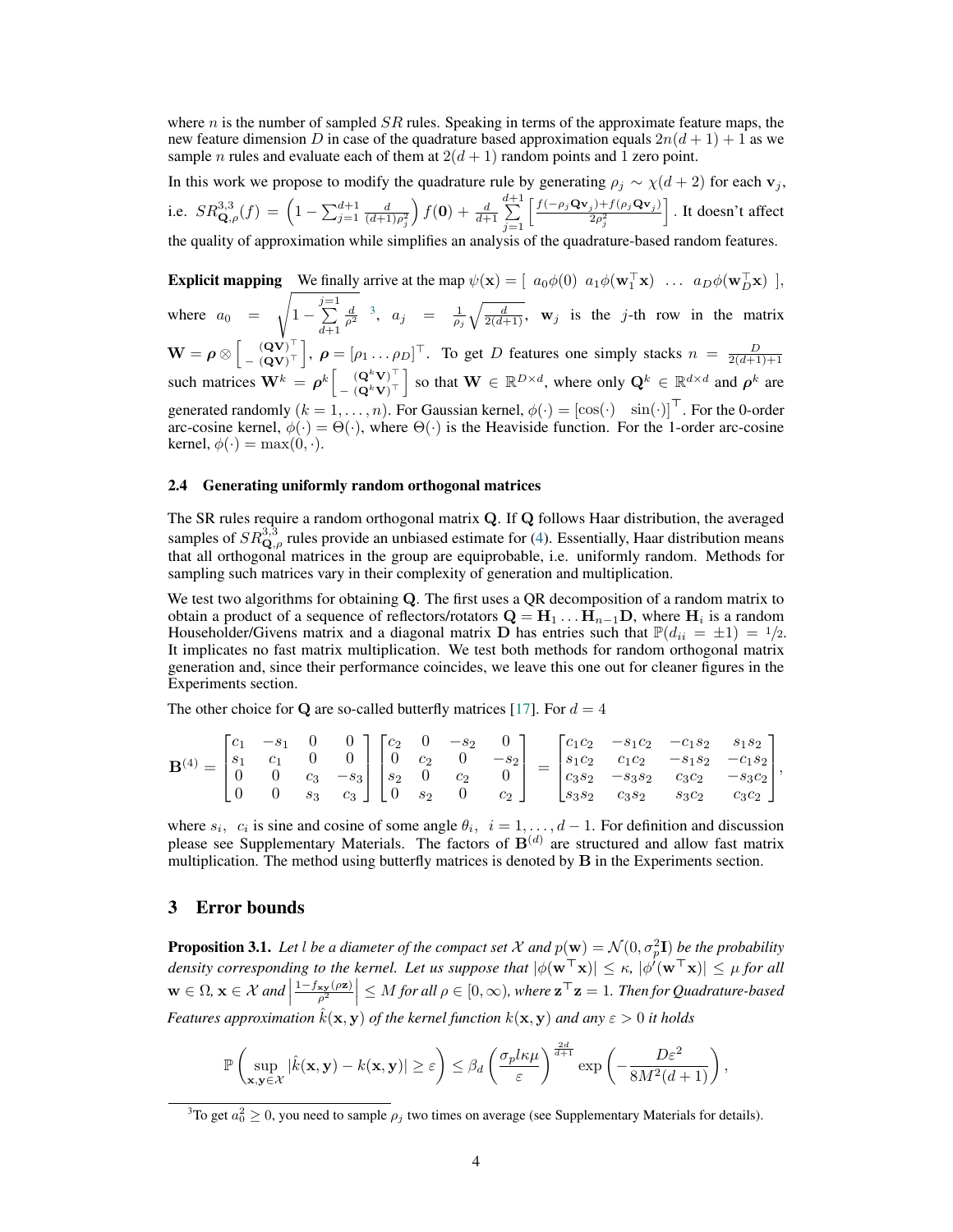| Method                  | <b>Space</b>      | <b>Time</b>             |  |
|-------------------------|-------------------|-------------------------|--|
| ORF                     | $\mathcal{O}(Dd)$ | $\mathcal{O}(Dd)$       |  |
| OMC                     | $\mathcal{O}(Dd)$ | $\mathcal{O}(Dd)$       |  |
| <b>ROM</b>              | $\mathcal{O}(d)$  | $\mathcal{O}(d \log d)$ |  |
| <b>Ouadrature based</b> | $\mathcal{O}(d)$  | $\mathcal{O}(d \log d)$ |  |
|                         |                   |                         |  |

| Table 2: Experimental settings for the datasets. |       |      |          |       |  |
|--------------------------------------------------|-------|------|----------|-------|--|
| <b>Dataset</b>                                   |       | d.   | #samples | #runs |  |
| Powerplant                                       | 9568  | 4    | 550      | 500   |  |
| <b>LETTER</b>                                    | 20000 | 16   | 550      | 500   |  |
| <b>USPS</b>                                      | 9298  | 256  | 550      | 500   |  |
| <b>MNIST</b>                                     | 70000 | 784  | 550      | 100   |  |
| CIFAR100                                         | 60000 | 3072 | 50       | 50    |  |

LEUKEMIA 72 7129 10 10

.

where  $\beta_d = \left(d^{\frac{-d}{d+1}} + d^{\frac{1}{d+1}}\right) 2^{\frac{6d+1}{d+1}} \left(\frac{d}{d+1}\right)^{\frac{d}{d+1}}$ . Thus we can construct approximation with error no *more than*  $\varepsilon$  *with probability at least*  $1 - \delta$  *as long as* 

$$
D \ge \frac{8M^2(d+1)}{\varepsilon^2} \left[ \frac{2}{1+\frac{1}{d}} \log \frac{\sigma_p l \kappa \mu}{\varepsilon} + \log \frac{\beta_d}{\delta} \right].
$$

The proof of this proposition closely follows [33], details can be found in the Supplementary Materials.

Term  $\beta_d$  depends on dimension d, its maximum is  $\beta_{86} \approx 64.7 < 65$ , and  $\lim_{d\to\infty} \beta_d = 64$ , though it is lower for small  $d$ . Let us compare this probability bound with the similar result for RFF in [33]. Under the same conditions the required number of samples to achieve error no more than  $\varepsilon$  with probability at least  $1 - \delta$  for RFF is the following

$$
D \ge \frac{8(d+1)}{\varepsilon^2} \left[ \frac{2}{1+\frac{1}{d}} \log \frac{\sigma_p l}{\varepsilon} + \log \frac{\beta_d}{\delta} + \frac{d}{d+1} \log \frac{3d+3}{2d} \right]
$$

For Quadrature-based Features for RBF kernel  $M = \frac{1}{2}, \kappa = \mu = 1$ , therefore, we obtain

$$
D \ge \frac{2(d+1)}{\varepsilon^2} \left[ \frac{2}{1 + \frac{1}{d}} \log \frac{\sigma_p l}{\varepsilon} + \log \frac{\beta_d}{\delta} \right].
$$

The asymptotics is the same, however, the constants are smaller for our approach. See Section 4 for empirical justification of the obtained result.

**Proposition 3.2** ([33]). Given a training set  $\{(\mathbf{x}_i, y_i)\}_{i=1}^n$ , with  $\mathbf{x}_i \in \mathbb{R}^d$  and  $y_i \in \mathbb{R}$ , let  $h(\mathbf{x})$  denote the result of kernel ridge regression using the positive semi-definite training kernel ma *kernel values*  $\mathbf{k}_x$  *and regularization parameter*  $\lambda$ *. Let*  $\hat{h}(\mathbf{x})$  *be the same using a PSD approximation to the training kernel matrix*  $\widehat{K}$  *and test kernel values*  $\hat{k}_x$ *. Further, assume that the training labels are centered,*  $\sum_{i=1}^{n} y_i = 0$ , and let  $\sigma_y^2 = \frac{1}{n} \sum_{i=1}^{n} y_i^2$ . Also suppose  $\|\mathbf{k_x}\|_{\infty} \leq \kappa$ . Then

$$
|\hat{h}(\mathbf{x}) - h(\mathbf{x})| \leq \frac{\sigma_y \sqrt{n}}{\lambda} ||\hat{\mathbf{k}}_{\mathbf{x}} - \mathbf{k}_{\mathbf{x}}||_2 + \frac{\kappa \sigma_y n}{\lambda^2} ||\hat{\mathbf{K}} - \mathbf{K}||_2.
$$

Suppose that  $\sup |k(x, x') - \hat{k}(x, x')| \leq \varepsilon$  for all  $x, x' \in \mathbb{R}^d$ . Then  $\|\hat{k}_x - k_x\|_2 \leq \sqrt{n}\varepsilon$  and  $\|\hat{\mathbf{K}} - \mathbf{K}\|_2 \leq \|\hat{\mathbf{K}} - \mathbf{K}\|_F \leq n\varepsilon$ . By denoting  $\lambda = n\lambda_0$  we obtain  $|\hat{h}(\mathbf{x}) - h(\mathbf{x})| \leq \frac{\lambda_0 + 1}{\lambda_0^2} \sigma_y \varepsilon$ . Therefore,

$$
\mathbb{P}\left(\|\hat{h}(\mathbf{x}) - h(\mathbf{x})\| \ge \varepsilon\right) \le \mathbb{P}\left(\|\hat{k}(\mathbf{x}, \mathbf{x}') - k(\mathbf{x}, \mathbf{x}')\|_{\infty} \ge \frac{\lambda_0^2 \varepsilon}{\sigma_y(\lambda_0 + 1)}\right).
$$

So, for the quadrature rules we can guarantee  $|\hat{h}(\mathbf{x}) - h(\mathbf{x})| \leq \varepsilon$  with probability at least  $1 - \delta$  as long as

$$
D \geq 8M^2(d+1)\sigma_y^2 \left(\frac{\lambda_0+1}{\lambda_0^2 \varepsilon}\right)^2 \left[\frac{2}{1+\frac{1}{d}}\log\frac{\sigma_y \sigma_p l \kappa \mu(\lambda_0+1)}{\lambda_0^2 \varepsilon} + \log\frac{\beta_d}{\delta}\right].
$$

# 4 Experiments

We extensively study the proposed method on several established benchmarking datasets: Powerplant, LETTER, USPS, MNIST, CIFAR100 [23], LEUKEMIA [20]. In Section 4.2 we show kernel approximation error across different kernels and number of features. We also report the quality of SVM models with approximate kernels on the same data sets in Section 4.3.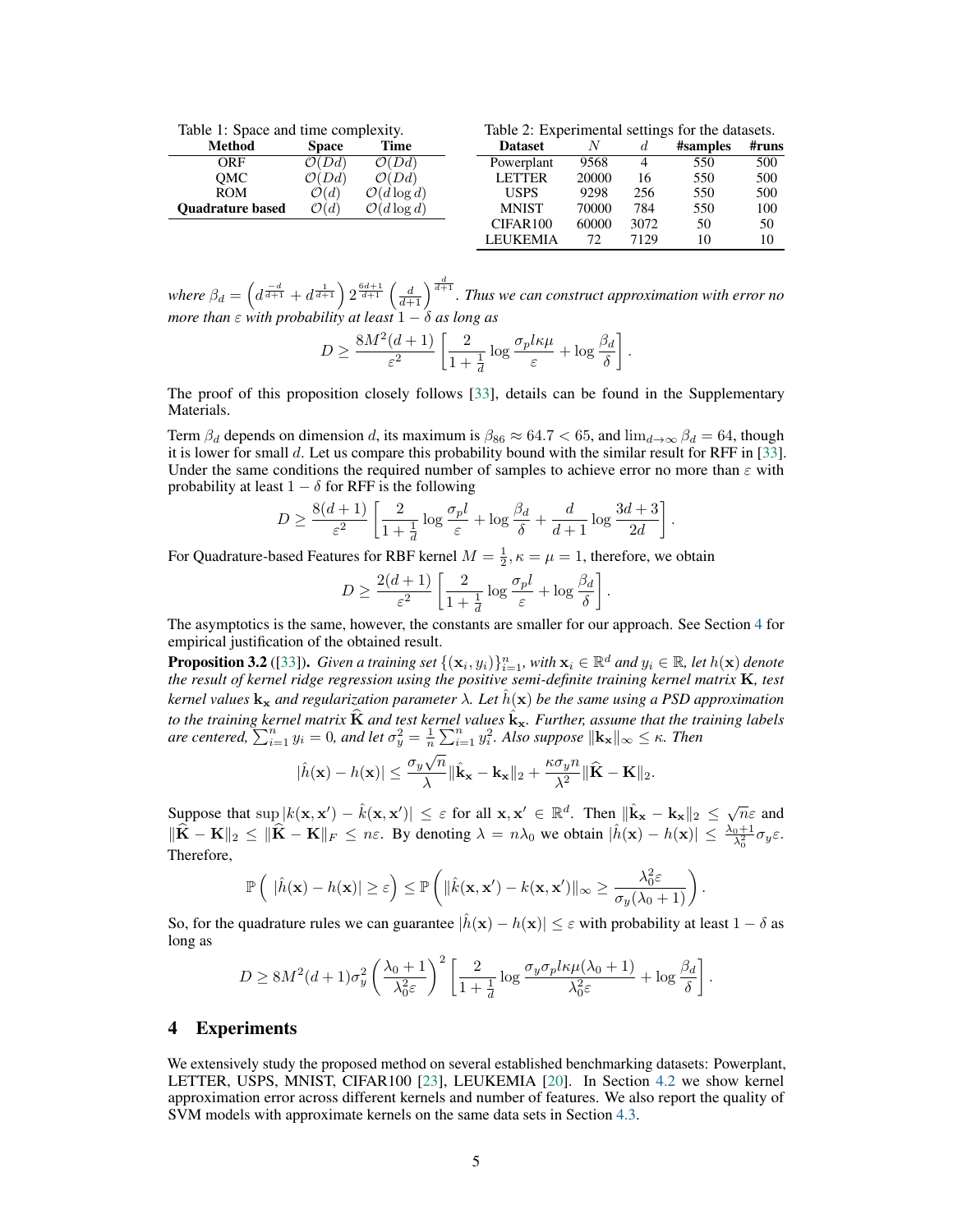

Figure 1: Kernel approximation error across three kernels and 6 datasets. Lower is better. The x-axis represents the factor to which we extend the original feature space,  $n = \frac{D}{2(d+1)+1}$ , where d is the dimensionality of the original feature space,  $D$  is the dimensionality of the new feature space.

#### 4.1 Methods

We present a comparison of our method (B) with estimators based on a simple Monte Carlo, quasi-Monte Carlo [35] and Gaussian quadratures [11]. The Monte Carlo approach has a variety of ways to generate samples: unstructured Gaussian [29], structured Gaussian [14], random orthogonal matrices (ROM) [10].

**Monte Carlo integration (G, Gort, ROM).** The kernel is estimated as  $\hat{k}(\mathbf{x}, \mathbf{y}) = \frac{1}{D} \phi(\mathbf{Mx}) \phi(\mathbf{My})$ , where  $\mathbf{M} \in \mathbb{R}^{D \times d}$  is a random weight matrix. For unstructured Gaussian based approximation  $M = G$ , where  $G_{ij} \sim \mathcal{N}(0, 1)$ . Structured Gaussian has  $M = G_{\text{ort}}$ , where  $G_{\text{ort}} = DQ$ , Q is obtained from RQ decomposition of  $G, D$  is a diagonal matrix with diagonal elements sampled from the  $\chi(d)$  distribution. In compliance with the previous work on ROM we use S-Rademacher with three blocks:  $\mathbf{M} = \sqrt{d} \prod_{i=1}^{3}$  $\prod_{i=1}^{n}$  SD<sub>i</sub>, where S is a normalized Hadamard matrix and  $\mathbb{P}(\mathbf{D}_{ii} = \pm 1) = \frac{1}{2}$ .

Quasi-Monte Carlo integration (QMC). Quasi-Monte Carlo integration boasts improved rate of convergence  $1/D$  compared to  $1/\sqrt{D}$  of Monte Carlo, however, as empirical results illustrate its performance is poorer than that of orthogonal random features [14]. It has larger constant factor hidden under  $\mathcal O$  notation in computational complexity. For QMC the weight matrix M is generated as a transformation of quasi-random sequences. We run our experiments with Halton sequences in compliance with the previous work.

Gaussian quadratures (GQ). We included subsampled dense grid method from [11] into our comparison as it is the only data-independent approach from the paper that is shown to work well. We reimplemented code for the paper to the best of our knowledge as it is not open sourced.

#### 4.2 Kernel approximation

To measure kernel approximation quality we use relative error in Frobenius norm  $\frac{\|\mathbf{K} - \hat{\mathbf{K}}\|_F}{\|\mathbf{K}\|_F}$ , where  **and**  $**K**$  **denote exact kernel matrix and its approximation. In line with previous work we run** experiments for the kernel approximation on a random subset of a dataset. Table 2 displays the settings for the experiments across the datasets.

Approximation was constructed for different number of SR samples  $n = \frac{D}{2(d+1)+1}$ , where d is an original feature space dimensionality and  $D$  is the new one. For the Gaussian kernel we set hyperparameter  $\gamma = \frac{1}{2\sigma^2}$  to the default value of  $\frac{1}{d}$  for all the approximants, while the arc-cosine kernels (see definition of arc-cosine kernel in the Supplementary Materials) have no hyperparameters.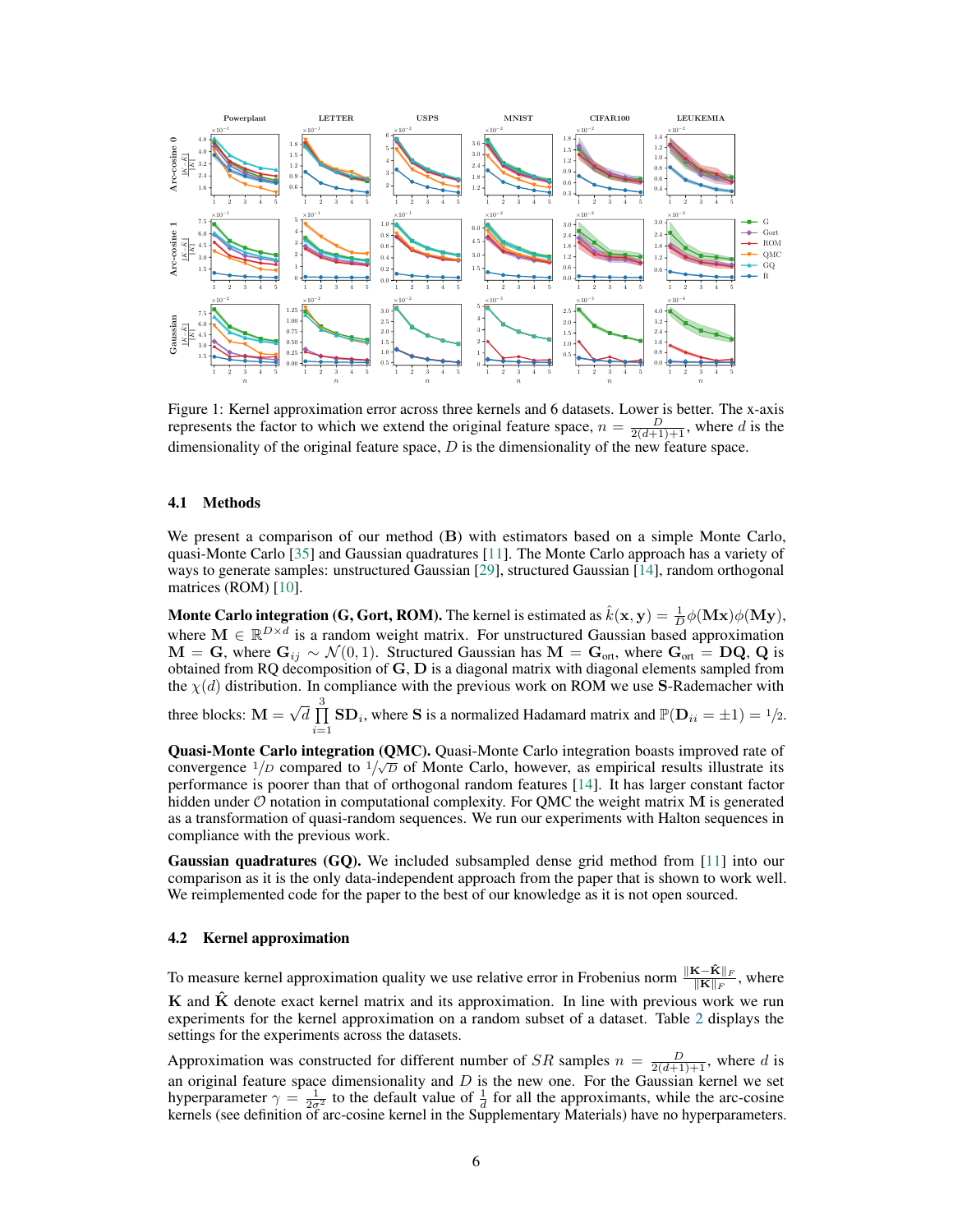We run experiments for each [kernel, dataset, n] tuple and plot 95% confidence interval around the mean value line. Figure 1 shows the results for kernel approximation error on LETTER, MNIST, CIFAR100 and LEUKEMIA datasets.

QMC method almost always coincides with RFF except for arc-cosine 0 kernel. It particularly enjoys Powerplant dataset with  $d = 4$ , i.e. small number of features. Possible explanation for such behaviour can be due to the connection with QMC quadratures. The worst case error for QMC quadratures scales with  $n^{-1}(\log n)^d$ , where d is the dimensionality and n is the number of sample points [28]. It is worth mentioning that for large  $d$  it is also a problem to construct a proper QMC point set. Thus, in higher dimensions QMC may bring little practical advantage over MC. While recent randomized QMC techniques indeed in some cases have no dependence on  $d$ , our approach is still computationally more efficient thanks to the structured matrices. GQ method as well matches the performance of RFF. We omit both QMC and GQ from experiments on datasets with large  $d = [3072, 7129]$  (CIFAR100, LEUKEMIA).

The empirical results in Figure 1 support our hypothesis about the advantages of **SR** quadratures applied to kernel approximation compared to SOTA methods. With an exception of a couple of cases: (Arc-cosine 0, Powerplant) and (Gaussian, USPS), our method displays clear exceeding performance.



## 4.3 Classification/regression with new features

Figure 2: Accuracy/ $R^2$  score using embeddings with three kernels on 3 datasets. Higher is better. The x-axis represents the factor to which we extend the original feature space,  $n = \frac{D}{2(d+1)+1}$ .

We report accuracy and  $R<sup>2</sup>$  scores for the classification/regression tasks on some of the datasets (Figure 2). We examine the performance with the same setting as in experiments for kernel approximation error, except now we map the whole dataset. We use Support Vector Machines to obtain predictions.

Kernel approximation error does not fully define the final prediction accuracy – the best performing kernel matrix approximant not necessarily yields the best accuracy or  $R^2$  score. However, the empirical results illustrate that our method delivers comparable and often superior quality on the downstream tasks.

#### 4.4 Walltime experiment

We measure time spent on explicit mapping of features by running each experiment 50 times and averaging the measurements. Indeed, Figure 3 demonstrates that the method scales as theoretically predicted with larger dimensions thanks to the structured nature of the mapping.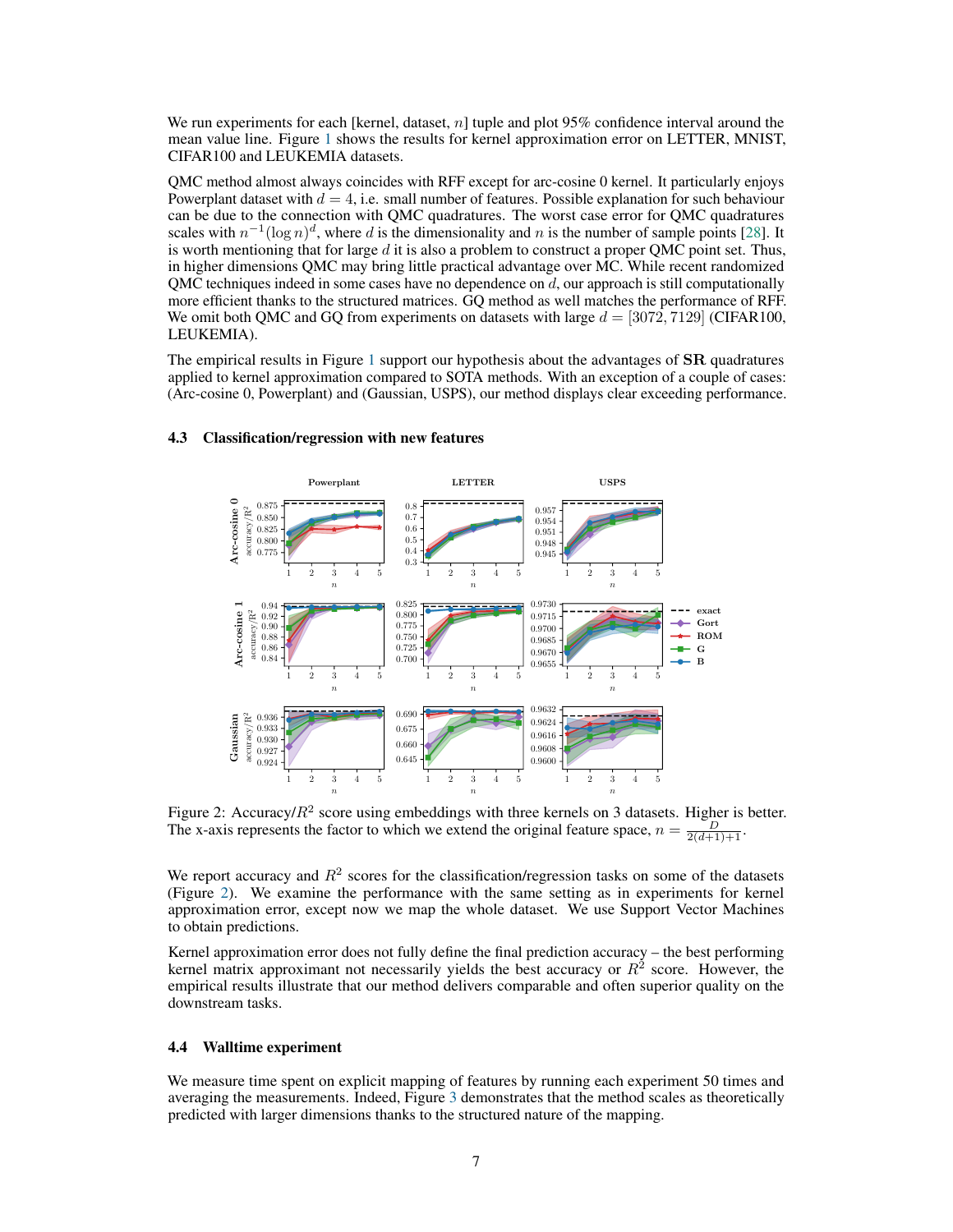

Figure 3: Time spent on explicit mapping. The x-axis represents the 5 datasets with increasing input number of features: LETTER, USPS, MNIST, CIFAR100 and LEUKEMIA.

# 5 Related work

The most popular methods for scaling up kernel methods are based on a low-rank approximation of the kernel using either data-dependent or independent basis functions. The first one includes Nyström method [12], greedy basis selection techniques [31], incomplete Cholesky decomposition [15].

The construction of basis functions in these techniques utilizes the given training set making them more attractive for some problems compared to Random Fourier Features approach. In general, data-dependent approaches perform better than data-independent approaches when there is a gap in the eigen-spectrum of the kernel matrix. The rigorous study of generalization performance of both approaches can be found in [36].

In data-independent techniques, the kernel function is approximated directly. Most of the methods (including the proposed approach) that follow this idea are based on Random Fourier Features [29]. They require so-called weight matrix that can be generated in a number of ways. [24] form the weight matrix as a product of structured matrices. It enables fast computation of matrix-vector products and speeds up generation of random features.

Another work [14] orthogonalizes the features by means of orthogonal weight matrix. This leads to less correlated and more informative features increasing the quality of approximation. They support this result both analytically and empirically. The authors also introduce matrices with some special structure for fast computations. [10] propose a generalization of the ideas from [24] and [14], delivering an analytical estimate for the mean squared error (MSE) of approximation.

All these works use simple Monte Carlo sampling. However, the convergence can be improved by changing Monte Carlo sampling to Quasi-Monte Carlo sampling. Following this idea [35] apply quasi-Monte Carlo to Random Fourier Features. In [37] the authors make attempt to improve quality of the approximation of Random Fourier Features by optimizing sequences conditioning on a given dataset.

Among the recent papers there are works that, similar to our approach, use the numerical integration methods to approximate kernels. While [3] carefully inspects the connection between random features and quadratures, they did not provide any practically useful explicit mappings for kernels. Leveraging the connection [11] propose several methods with Gaussian quadratures. Among them three schemes are data-independent and one is data-dependent. The authors do not compare them with the approaches for random feature generation other than random Fourier features. The data-dependent scheme optimizes the weights for the quadrature points to yield better performance. A closely related work [25] constructs features for kernel approximation by approximating spherical-radial integral and designs QMC points to speed up approximation and reduce memory.

# 6 Conclusion

We propose an approach for the random features methods for kernel approximation, revealing a new interpretation of RFF and ORF. The latter are special cases of the spherical-radial quadrature rules with degrees (1,1) and (1,3) respectively. We take this further and develop a more accurate technique for the random features preserving the time and space complexity of the random orthogonal embeddings.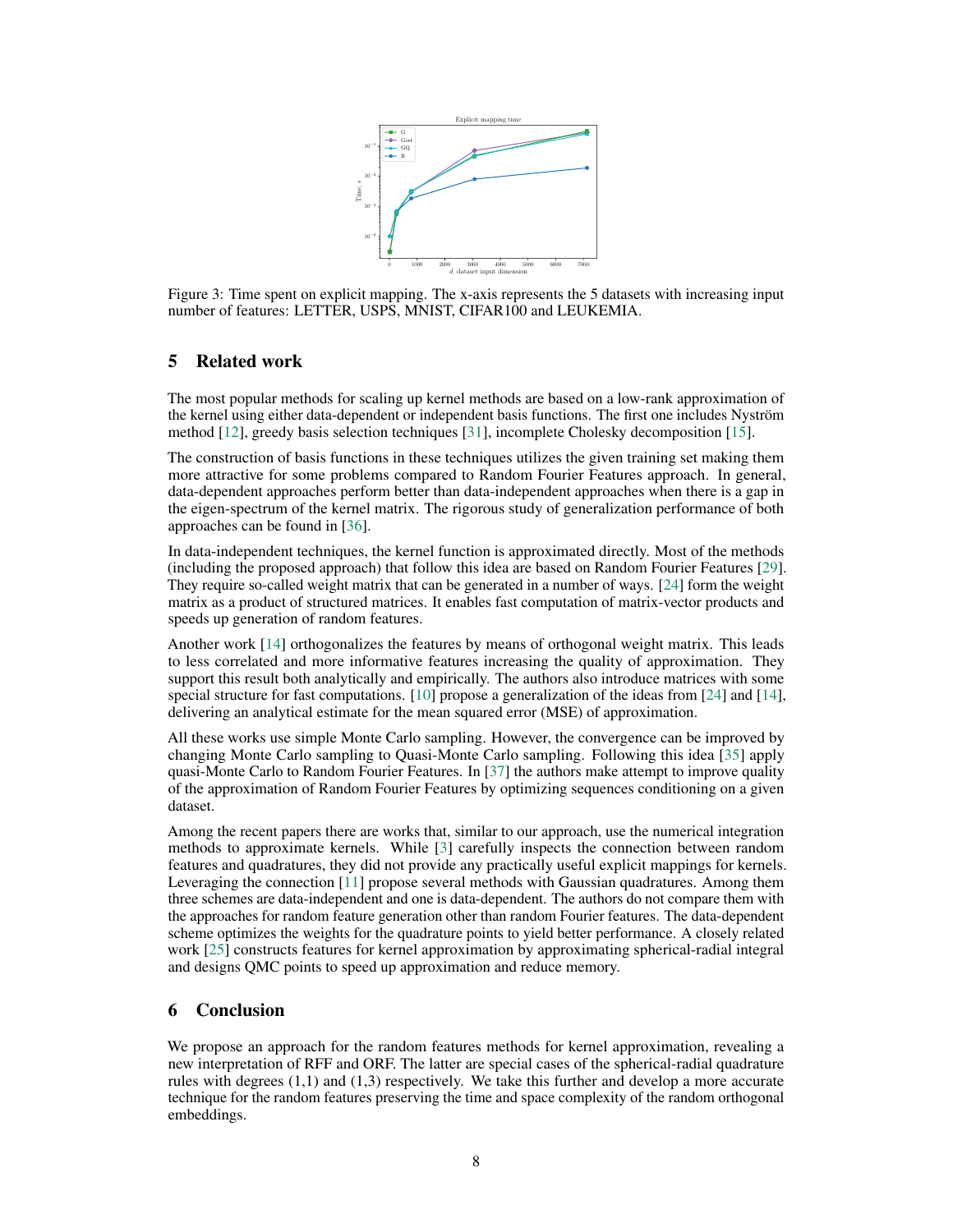Our experimental study confirms that for many kernels on the most datasets the proposed approach delivers the best kernel approximation. Additionally, the results showed that the quality of the downstream task (classification/regression) is also superior or comparable to the state-of-the-art baselines.

#### Acknowledgments

This work was supported by the Ministry of Science and Education of Russian Federation as a part of Mega Grant Research Project 14.756.31.0001.

## References

- [1] Theodore W Anderson, Ingram Olkin, and Les G Underhill. Generation of random orthogonal matrices. *SIAM Journal on Scientific and Statistical Computing*, 8(4):625–629, 1987.
- [2] Haim Avron and Vikas Sindhwani. High-performance kernel machines with implicit distributed optimization and randomization. *Technometrics*, 58(3):341–349, 2016.
- [3] Francis Bach. On the equivalence between kernel quadrature rules and random feature expansions. *Journal of Machine Learning Research*, 18(21):1–38, 2017. 8
- [4] John A Baker. Integration over spheres and the divergence theorem for balls. *The American Mathematical Monthly*, 104(1):36–47, 1997.
- [5] James Bergstra, Daniel Yamins, and David Cox. Making a science of model search: Hyperparameter optimization in hundreds of dimensions for vision architectures. In *International Conference on Machine Learning*, pages 115–123, 2013.
- [6] Salomon Bochner. Monotone funktionen, stieltjessche integrale und harmonische analyse. *Mathematische Annalen*, 108(1):378–410, 1933.
- [7] Xixian Chen, Haiqin Yang, Irwin King, and Michael R Lyu. Training-efficient feature map for shift-invariant kernels. In *IJCAI*, pages 3395–3401, 2015.
- [8] Youngmin Cho and Lawrence K Saul. Kernel methods for deep learning. In *Advances in Neural Information Processing Systems*, pages 342–350, 2009. 2
- [9] Krzysztof Choromanski and Vikas Sindhwani. Recycling randomness with structure for sublinear time kernel expansions. *arXiv preprint arXiv:1605.09049*, 2016. 1
- [10] Krzysztof Choromanski, Mark Rowland, and Adrian Weller. The unreasonable effectiveness of random orthogonal embeddings. *arXiv preprint arXiv:1703.00864*, 2017. 6, 8
- [11] Tri Dao, Christopher M De Sa, and Christopher Ré. Gaussian quadrature for kernel features. In *Advances in Neural Information Processing Systems*, pages 6109–6119, 2017. 6, 8
- [12] Petros Drineas and Michael W Mahoney. On the Nyström method for approximating a Gram matrix for improved kernel-based learning. *Journal of Machine Learning Research*, 6(Dec):2153–2175, 2005. 8
- [13] Kai-Tai Fang and Run-Ze Li. Some methods for generating both an NT-net and the uniform distribution on a Stiefel manifold and their applications. *Computational Statistics & Data Analysis*, 24(1):29–46, 1997.
- [14] X Yu Felix, Ananda Theertha Suresh, Krzysztof M Choromanski, Daniel N Holtmann-Rice, and Sanjiv Kumar. Orthogonal Random Features. In *Advances in Neural Information Processing Systems*, pages 1975–1983, 2016. 1, 3, 6, 8
- [15] Shai Fine and Katya Scheinberg. Efficient SVM training using low-rank kernel representations. *Journal of Machine Learning Research*, 2(Dec):243–264, 2001. 8
- [16] Alexander Forrester, Andy Keane, et al. *Engineering design via surrogate modelling: a practical guide*. John Wiley & Sons, 2008.
- [17] Alan Genz. Methods for generating random orthogonal matrices. *Monte Carlo and Quasi-Monte Carlo Methods*, pages 199–213, 1998. 4
- [18] Alan Genz and John Monahan. Stochastic integration rules for infinite regions. *SIAM journal on scientific computing*, 19(2):426–439, 1998. 2